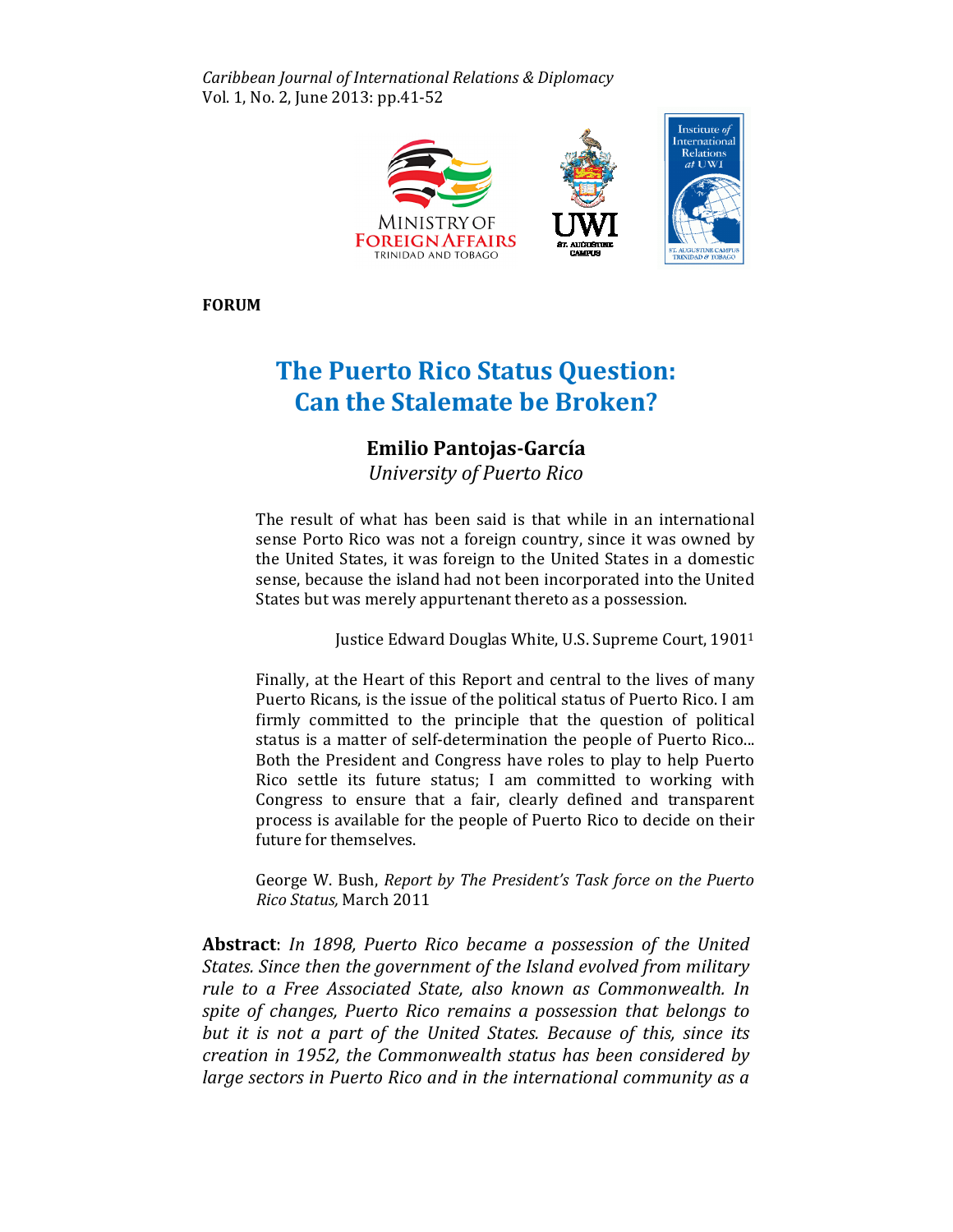colonial status. Puerto Ricans are divided between three alternatives: a more autonomous Commonwealth; independence; or statehood becoming a state of the Union. Four plebiscites on the status question have been held in 1967, 1993, 1998, and 2012 but, save for Commonwealth in 1967, no formula has emerged overwhelmingly favored. The 2012 plebiscite expressed dissatisfaction with Commonwealth by a vote of 54% against to 46% in favor. Unless Congress—that holds sovereignty over Puerto Rico—acts, the stalemate will continue.

## Keywords: Puerto Rico, Politics, Status, Plebiscites, Colonialism, US-Puerto Rico Relations, Non-Independent Caribbean

Since the United States' invasion of Puerto Rico on July 25, 1898, the Island experienced several changes in its political system from a military government to the current Estado Libre Asociado (Free Associated State), known in English as Commonwealth. Yet, as the above quotes—one hundred and ten years apart—reveal, the Island continues to be a possession of the United States: an unincorporated territory that belongs to, but it is not part of that nation. While the United States sought to present the creation of a 'Commonwealth' as an act of political self determination and was able to remove Puerto Rico from the United Nations' list of nonindependent territories, the status question continues to be the key axis of Puerto Rican politics and U.S. - Puerto Rico relations.

This essay shall address three issues: why does the status question continue unresolved; what is the current status of the 'status question'; and finally, can the stalemate on this issue be surmounted?

## A BRIEF HISTORICAL BACKGROUND

Puerto Rico became a colony of the United States as a result of the Spanish-Cuban-American War of 1898. Along with Puerto Rico, Cuba and the Philippines came under American sovereignty. From 1898 to 1900 Puerto Rico was ruled by a military government.

In 1900, with the passage of the Foraker Act (officially the Organic Act of 1900), Puerto Rico was afforded a civilian government. The U.S President appointed a civilian governor, all cabinet members and a Resident Commissioner to the U.S. Congress. An 11 member Executive Council was established. All members of the Council were appointed by the U.S. President: five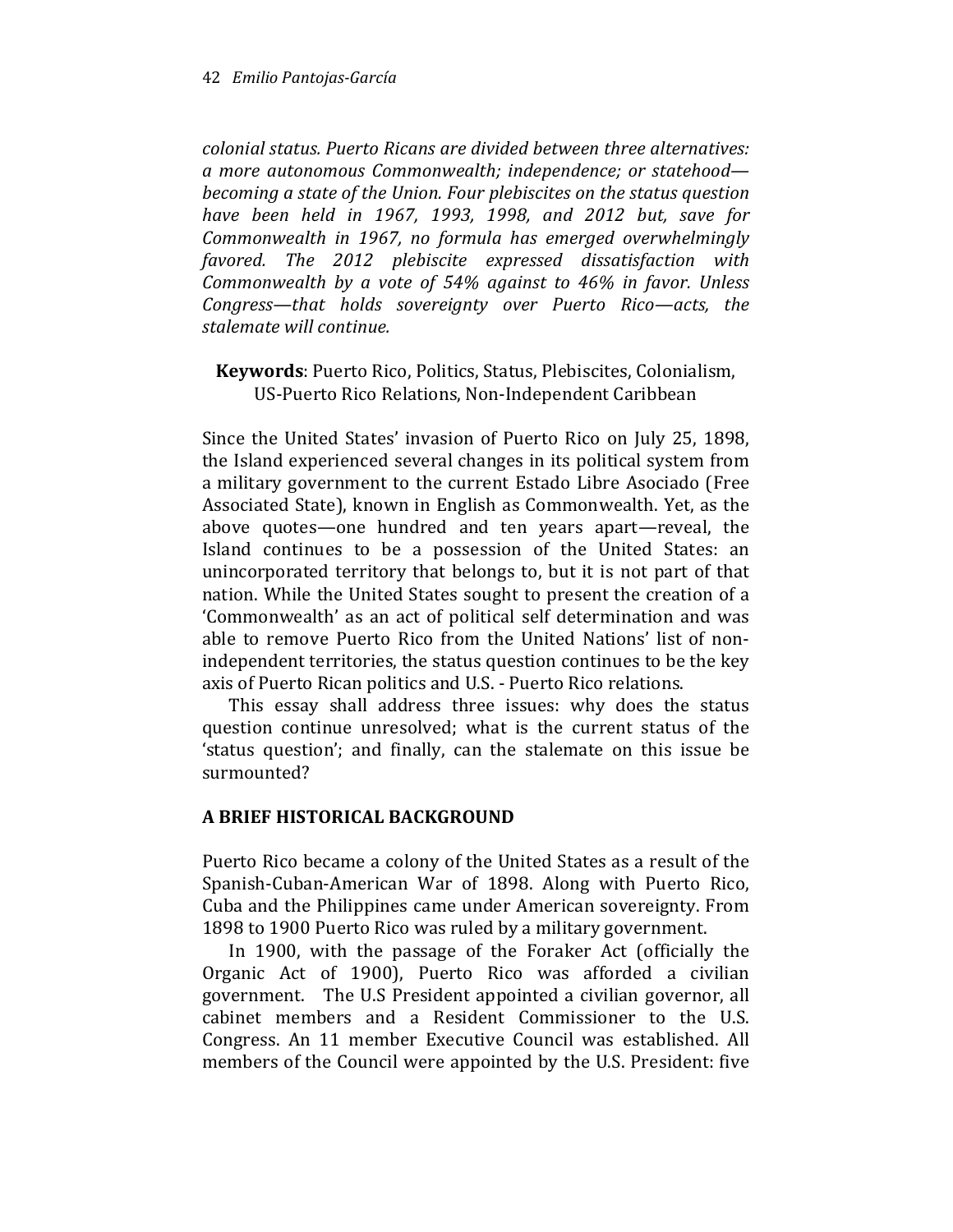individuals were selected from Puerto Rico residents while the rest were from those in top cabinet positions, including the Island's attorney general and the chief of police. The Act provided for a House of Representatives with 35 members elected from the local political parties. A Judicial system with a Supreme Court was also established, with all judges appointed by the U.S. President. All federal laws of the United States were to be in effect on the Island and thus a United States (Federal) District Court was also established. Puerto Rican citizenship was created thus making Puerto Ricans 'foreign in a domestic sense.'

In 1917, the Jones Act provided a new legal framework to Puerto Rico U.S. – relations. American citizenship was granted to Puerto Ricans, an elected Senate was created and the Resident Commissioner would now be elected as well. The Act also provided a Bill of Rights and maintained the elected House of Representatives. As Puerto Ricans became U.S. citizens by statute, they could be conscripted into the U.S. armed forces but could not run for president, even if they resided in the United States.

No major changes to the Jones Act were made until 1946. With the creation of the United Nations and the imminent decolonization processes to dismantle the old empires after WWII, the United States President Harry S. Truman appointed the first Puerto Rican governor and later Congress passed a law allowing for the election of the Puerto Rican governor, which came in effect in 1948. Thus by 1948 the basis of the 'Commonwealth' status formula was in place: locally elected government with a republican form (three branches), U.S. citizenship and a bill of rights. Between 1950 and 1952 the U.S. Congress dealt with the Puerto Rican status question by enacting a new 'Federal Relations Act' (Public Law 600) that replaced the Jones Act, and providing for a process for Puerto Ricans to form a Constitutional Assembly in order to write a local constitution fashioned after, and subject to, the Constitution of the United States and the approval of Congress. After changes were made by the U.S. Congress, a referendum was held on March 3, 1952 and eighty-one percent of the electorate supported the creation of the Estado Libre Asociado and the new Constitution.

Much has been said about the fact that the Nationalist Party, which opposed Commonwealth as a 'colonial ploy' to free the United States from United Nations supervision on Puerto Rico, was repressed previous to the 1952 plebiscite. The fact of the matter is that many nationalist were imprisoned and a 'gauge law' was passed prohibiting seditious speech previous to the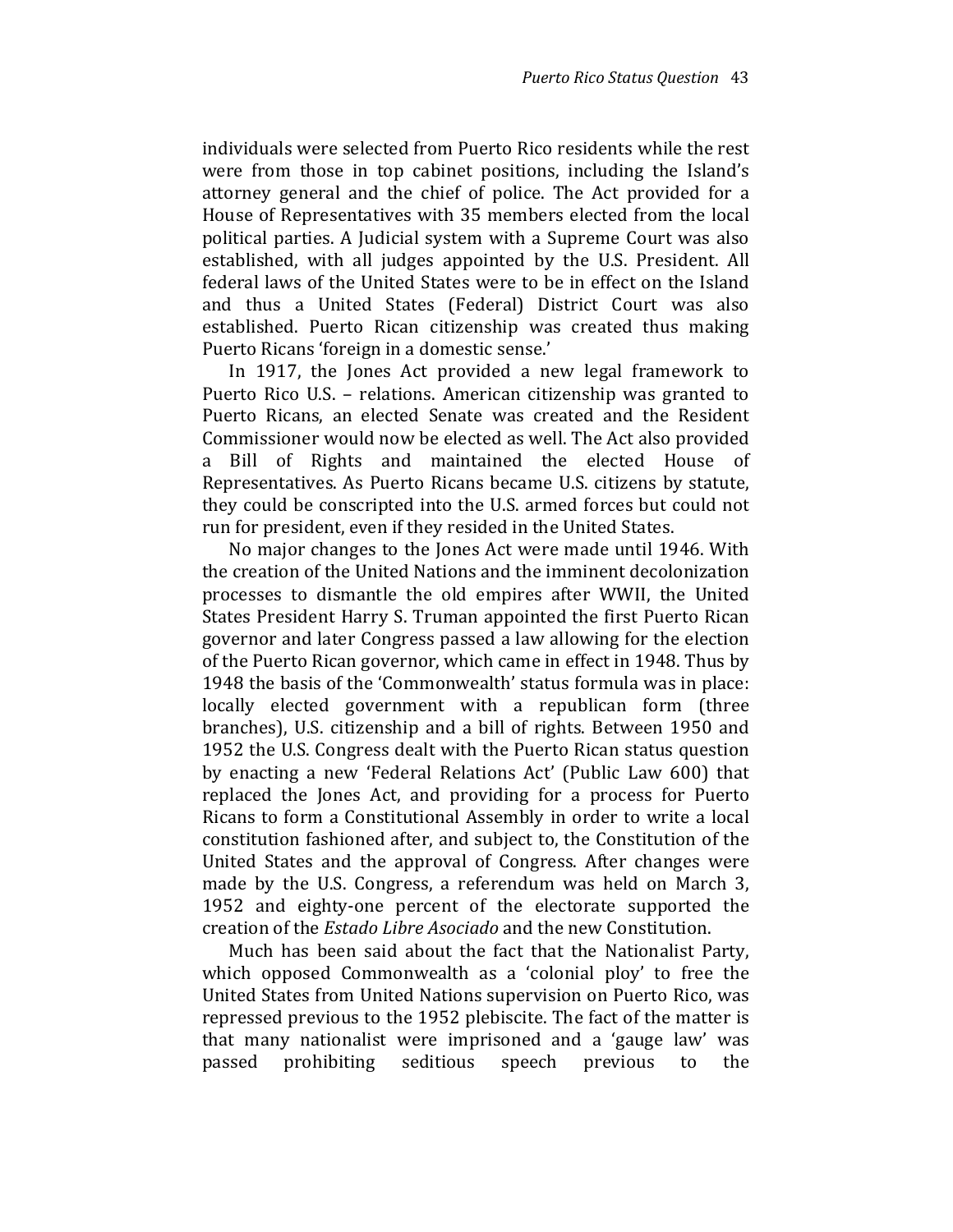Commonwealth plebiscite in 1952. The participation rate in this plebiscite was 54.7 per cent; the lowest in any status consultation. In 1953, the United States government informed the UN that Puerto Rico had exercised its right to self determination. Following the report, UN resolution 748 (VIII) recognized Puerto Rico as an autonomous, non dependent territory with self government and associated to the United States, thus removing the Island from the list of non-independent territories and exempting the United States from reporting on its status and affairs.

A special issue of The Annals of the American Academy of Political and Social Science was published in January 1953 to present and celebrate this new form of government as a showcase for democracy for the world's 'dependent areas'. The volume included contributions by major academic and political figures involved in the making of Commonwealth such as: Governor Luis Muñoz Marín, head of the Economic Development Administration Teodoro Moscoso, Economist John K. Galbraith and Harvard law professors Karl Friedrich and Rupert Emerson, among others.2 In his article 'Puerto Rico and American Policy toward Dependent Areas' Emerson stated:

[T]he most distinctive element is that they [the Puerto Rican people] now have for the first time in their history given themselves a constitution and given their consent to their relationship to the United States (...) It is arguable that the status which they now have does not differ greatly in substance from that which they had before; but to press that argument too far would be to ignore the great symbolic effect of entering into a compact with the United States and governing themselves under an instrument of their own fashioning…

#### THE STALEMATE

Within seven years of the creation of Commonwealth, the very government that fashioned it was requesting 'cosmetic' changes to Law 600. In spite of all the maneuvers, the world and many Puerto Ricans continued to denounce the Island status as colonial. The Fernós-Murray Bill was introduced in Congress in 1959 to enact those cosmetic changes. This would be the first of over a dozen bills that throughout the years 'died' in Committee or were rejected by one of the chambers of Congress not making it to the next.

Since 1959 there have been three noteworthy initiatives in Washington to modify the Puerto Rico status. Two of these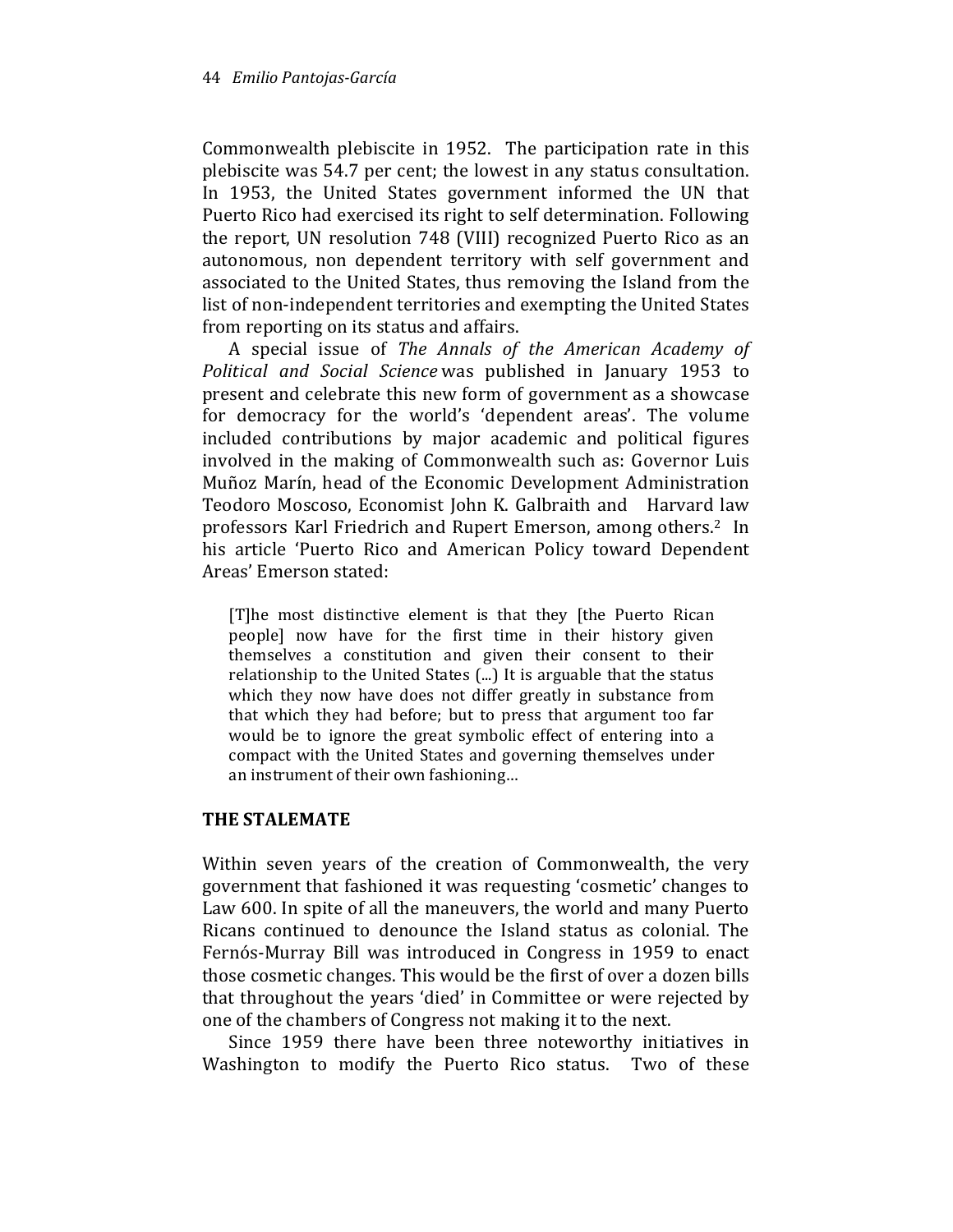initiatives came from the U.S. President and occurred in the context of major shifts on inter-American policy. The first Came from the Kennedy Administration and was linked to the Alliance for Progress. The Alliance was a policy shift to counter the potential spread of socialist revolutions throughout Latin America. At a White house reception held on March 13, 1961 to announce the initiative to Latin American Diplomats and members of Congress Kennedy stated:

As a citizen of the United States, let me be the first to admit that we North Americans have not always grasped the significance of this common mission, just as it is also true that many in your own countries have not fully understood the urgency of the need to lift people from poverty and ignorance and despair. But we must turn from these mistakes—from the failures and the misunderstandings of the past—to a future full of peril but bright with hope.

[...]Therefore I have called on all the people of the hemisphere to join in a new Alliance for Progress - Alianza para [el] Progreso - a vast cooperative effort, unparalleled in magnitude and nobility of purpose, to satisfy the basic needs of the American people for homes, work and land, health and schools - techo, trabajo y tierra, salud y escuela.

[...]To achieve this goal political freedom must accompany material progress. Our Alliance for Progress is an alliance of free governments-and it must work to eliminate tyranny from a hemisphere in which it has no rightful place. Therefore let us express our special friendship to the people of Cuba and the Dominican Republic—and the hope they will soon rejoin the society of free men, uniting with us in our common effort.<sup>3</sup>

This event took place a month before the failed Bay of Pigs invasion, and a few years before the second American invasion of the Dominican Republic. The treaty creating the Alliance for Progress was signed in Punta del Este, Uruguay in August 1961. In November of that year, Teodoro Moscoso (the architect of Puerto Rico's Operation Bootstrap) was appointed coordinator of the Alliance and Regional Administrator for Latin America of the United States International Agency for Development (USAID). On December 1961, after breaking relations with Cuba, President Kennedy traveled to Latin America to promote the Alliance, visiting San Juan, Caracas and Colombia. Governor of Puerto Rico Luis Muñoz Marín was a key to Kennedy's new Latin American policy,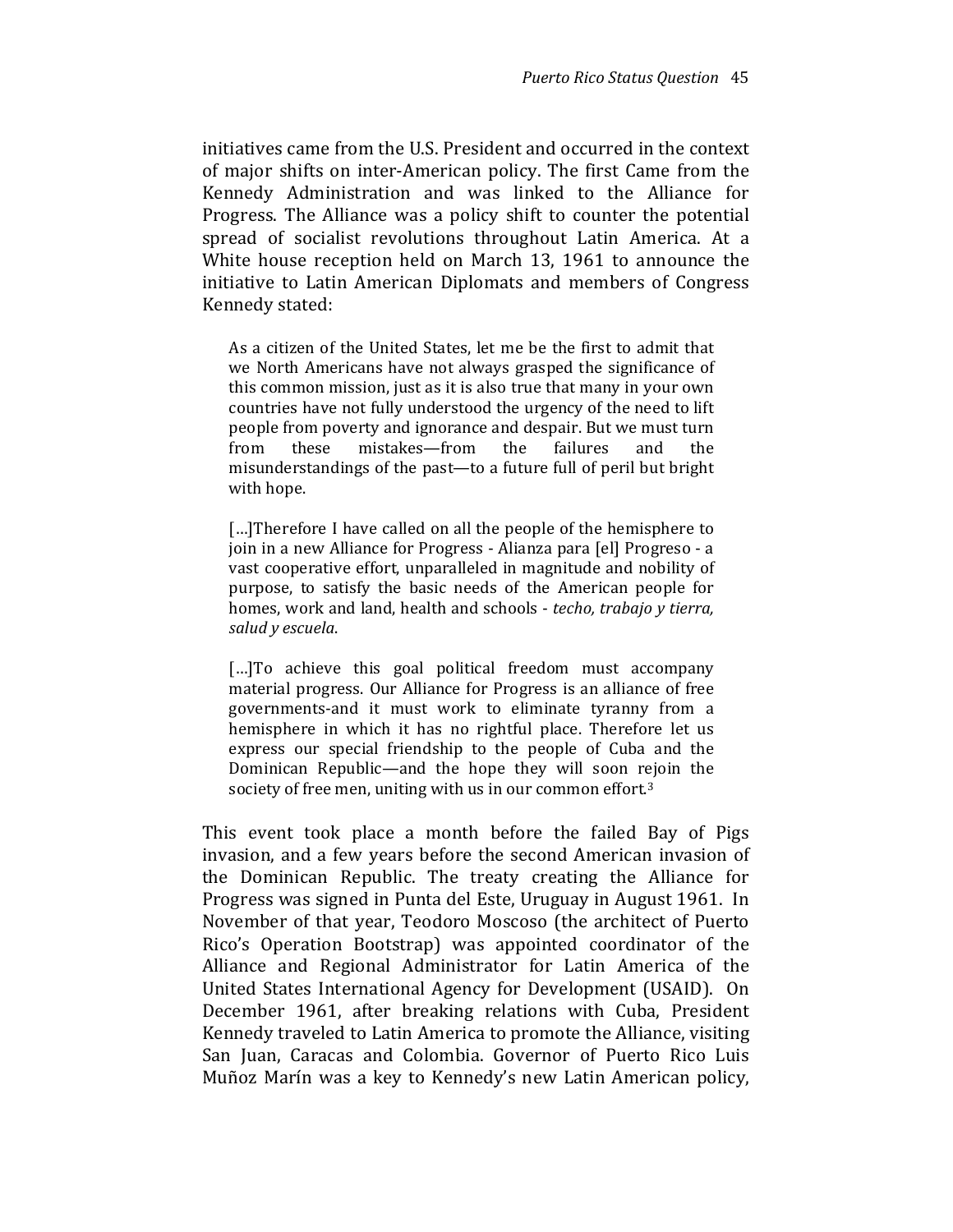being part of what at the time was called 'the democratic left' in Latin America.

As a reward for the services of the Government of Puerto Rico in launching the Alliance, President Kennedy sent the following message to Governor Muñoz Marín for the celebration of the tenth anniversary of Commonwealth on July 25, 1962:<sup>4</sup>

The achievements of the Puerto Rican people in this short period have been remarkable. Puerto Rico has furnished an example to the world of the benefits that can be achieved by close collaboration between a larger and a smaller community within the framework of freedom and mutual agreement. I am confident that I speak for the people of the United States as well as their government in expressing my pride and pleasure at Puerto Rico's achievements.

I am aware, however, as you point out, that the Commonwealth relationship is not perfected and that it has not yet realized its full potential, and I welcome your statement that the people of Puerto Rico are about to begin the consideration of this with the purpose of moving towards its maximum development. I am in full sympathy with this aspiration. I see no reason why the Commonwealth concept, if that is the desire of the people of Puerto Rico, should not be fully developed as a permanent institution in its association with the United States. I agree that this is a proper time to recognize the need for growth and, both as a matter of fairness to all concerned and of establishing an unequivocal record, to consult the people of Puerto Rico, as you propose to do, so that they may express any other preference, including independence, if that should be their wish.<sup>5</sup>

After the assassination of President Kennedy, all hopes for a reform of Law 600 and the enhancement of the Commonwealth autonomy through Presidential and Congressional action were dampened. This eventually led to the 1967 plebiscite as a strategy of Commonwealth supporters, who had been in power since 1940, to put pressure for change on Washington. Yet, President Lyndon B. Johnson refused to meet with the Puerto Rico Secretary of State, who was to deliver personally the results of the plebiscite.<sup>6</sup>

The second major Washington initiative to resolve the Puerto Rico status question came from President George H.W. Bush in 1989. In the context of the Enterprise of the Americas Initiative which eventually became the Free Trade Areas of the Americas (FTAA) initiative. In his first State of the Union Address President Bush called on Congress to act on Puerto Rico's political future: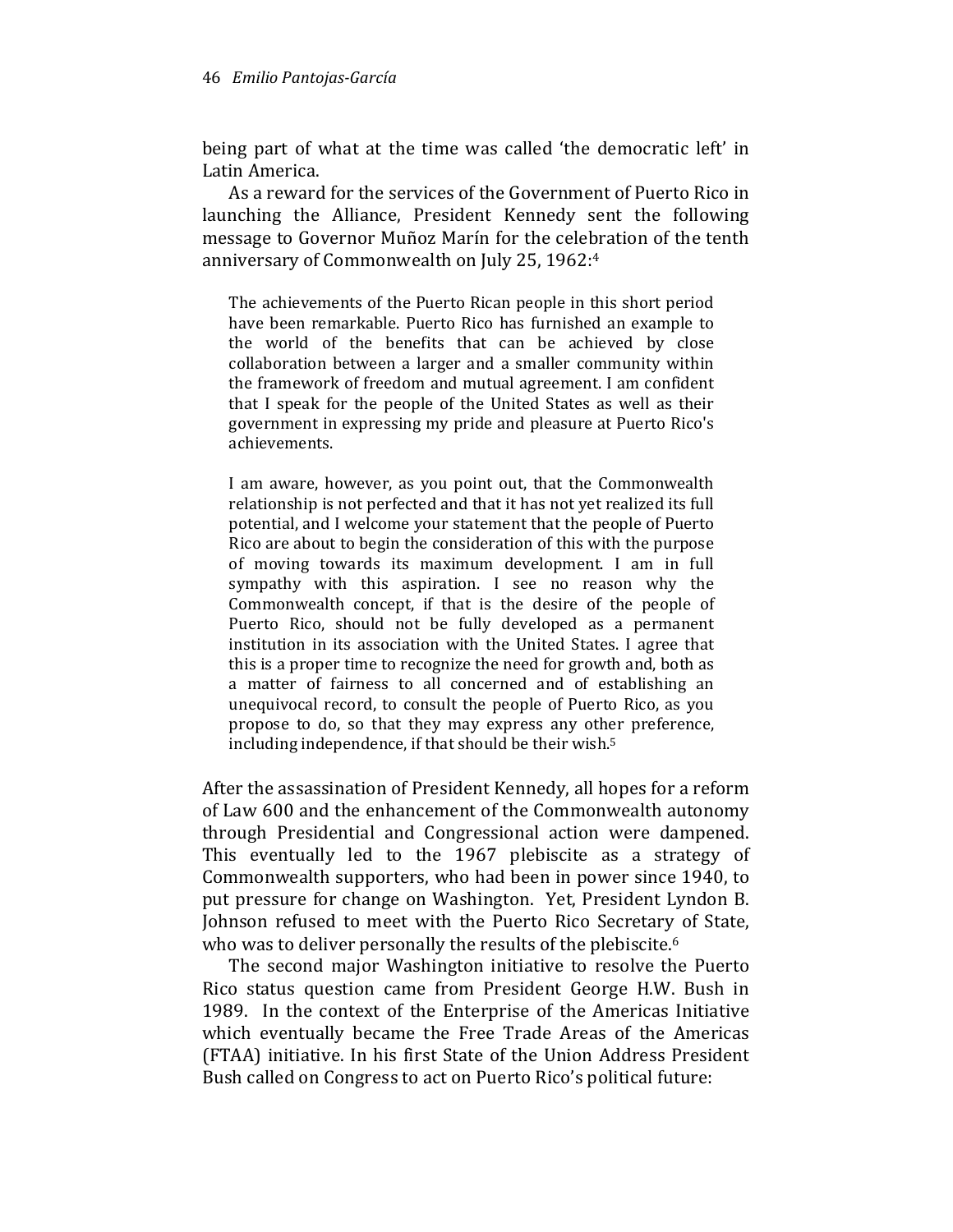There's another issue that I've decided to mention here tonight. I've long believed that the people of Puerto Rico should have the right to determine their own political future. Personally, I strongly favor statehood. But I urge the Congress to take the necessary steps to allow the people to decide in a referendum. 7

The President's request resulted in the introduction on April 4, 1989 of the 'Puerto Rico Status Referendum Act' (S. 712). As chair of the Senate Committee on Energy and Natural Resources, which is charged to deal with issues relating to the U.S. possessions, Senator Bennett Johnston held extensive hearings. For the first time since the enactment of Law 600 and the creation of Commonwealth, Congress embarked in a process of hearings and substantial deliberations on the Puerto Rico status question. The process was so inclusive that the leader of the Puerto Rican Independence Party expressed great satisfaction with the fact that Congress provided for the first time in history a viable and mutually agreeable definition of independence. Various books were later written about what was termed the process of negotiations and consultations of 1989-1990.8 In reality these were Congressional Hearings, but not accustomed to openness and exchange of views with members of Congress, the local politicians and pundits thought they had participated in 'consultations and negotiations.' They were promptly disabused as the bill was not approved in the 101<sup>st</sup> Congress. Reintroduced as in the Senate as S. 244 in the 102nd Congress, the bill 'failed to approve' in the Committee of Energy and Natural Resources, never making it to the Senate floor or the House.

The last noteworthy attempt to provide for a congressionally sanctioned solution to the Puerto Rico status question was the introduction of the 'United States-Puerto Rico Political Status Act' by Alaska Republican Don Young (H.R. 3024 in the 104th Congress and H.R. 856 in the 105th congress). Although the bill was passed in the House 209 to 208 votes; it was referred to the Senate (S. 472) and never made it to the Senate's floor.

#### THE 2012 PLEBISCITE: PROSPECTS FOR A SOLUTION?

The latest of the four status plebiscites sent two clear messages: (1) the majority of Puerto Ricans are dissatisfied with Commonwealth; (2) there is a growing number of Puerto Ricans —although still a minority—that favor a 'sovereign free associated state' or a more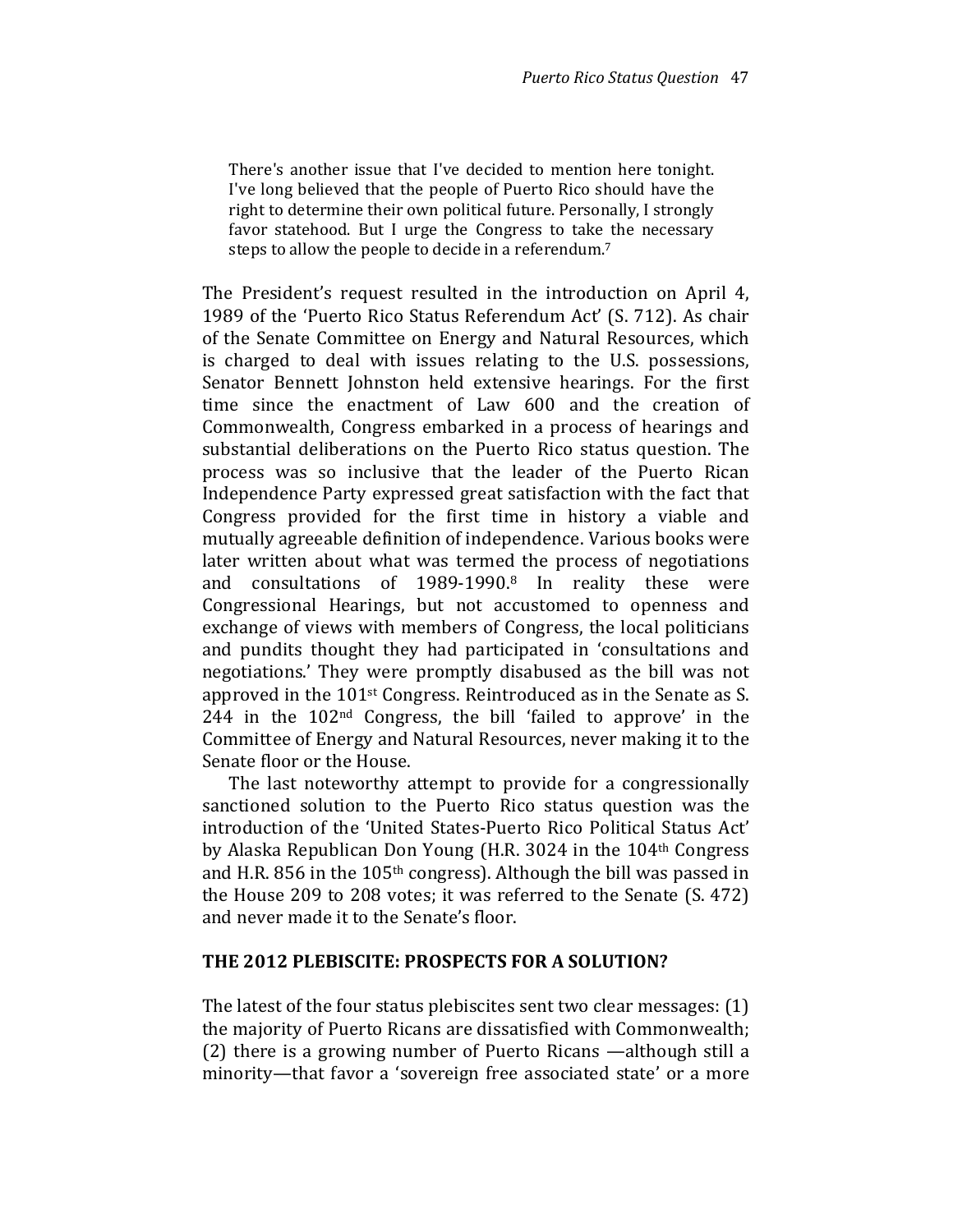autonomous Commonwealth. The ballot for this plebiscite was divided in two parts. On the first part voters were asked: Do you agree that Puerto Rico should continue to have its present form of territorial status? The results were 54 per cent 'no' and 46 per cent 'yes', a clear rejection of the current status. But when given three choices on the second part of the ballot, statehood, independence and sovereign free associated state ('sovereign Commonwealth'), the results did not yield a clearly favored alternative. Table 1 summarizes the results of the four plebiscites and puts in perspective the difficulty of solving the status question.

|              | Commonwealth | Statehood | Independence | Free Association | None/Blank | Turnout |
|--------------|--------------|-----------|--------------|------------------|------------|---------|
| 1967         | 425,132      | 274,312   | 4,248        | N/A              | N/A        | 66.4%   |
| <b>Share</b> | 60.1%        | 38.8%     | 0.6%         |                  |            |         |
| 1993         | 826,326      | 788,296   | 75,620       | N/A              | N/A        | 73.5%   |
| <b>Share</b> | 48.6%        | 46.3%     | 4.4%         |                  |            |         |
| 1998         | 993          | 728,157   | 39,838       | 4,536            | 787,900    | 71.3%   |
| <b>Share</b> | 0.1%         | 46.5%     | 2.5%         | 0.3%             | 50.3%      |         |
| 2012         | N/A          | 834,191   | 74,895       | 454,768          | 498,604    | 76.7%   |
| <b>Share</b> |              | 44.4%     | 4%           | 24.2%            | 26.5%      |         |

Table 1 – Results of Puerto Rican Status Plebiscites

Source: Puerto Rico Electoral Commission http://www.ceepur.org/es-pr/Webmaster/Paginas/Eventos-Electorales.aspx

Since 1967 the Commonwealth has consistently lost support. Although it got the majority vote in 1993 it failed to reach the 50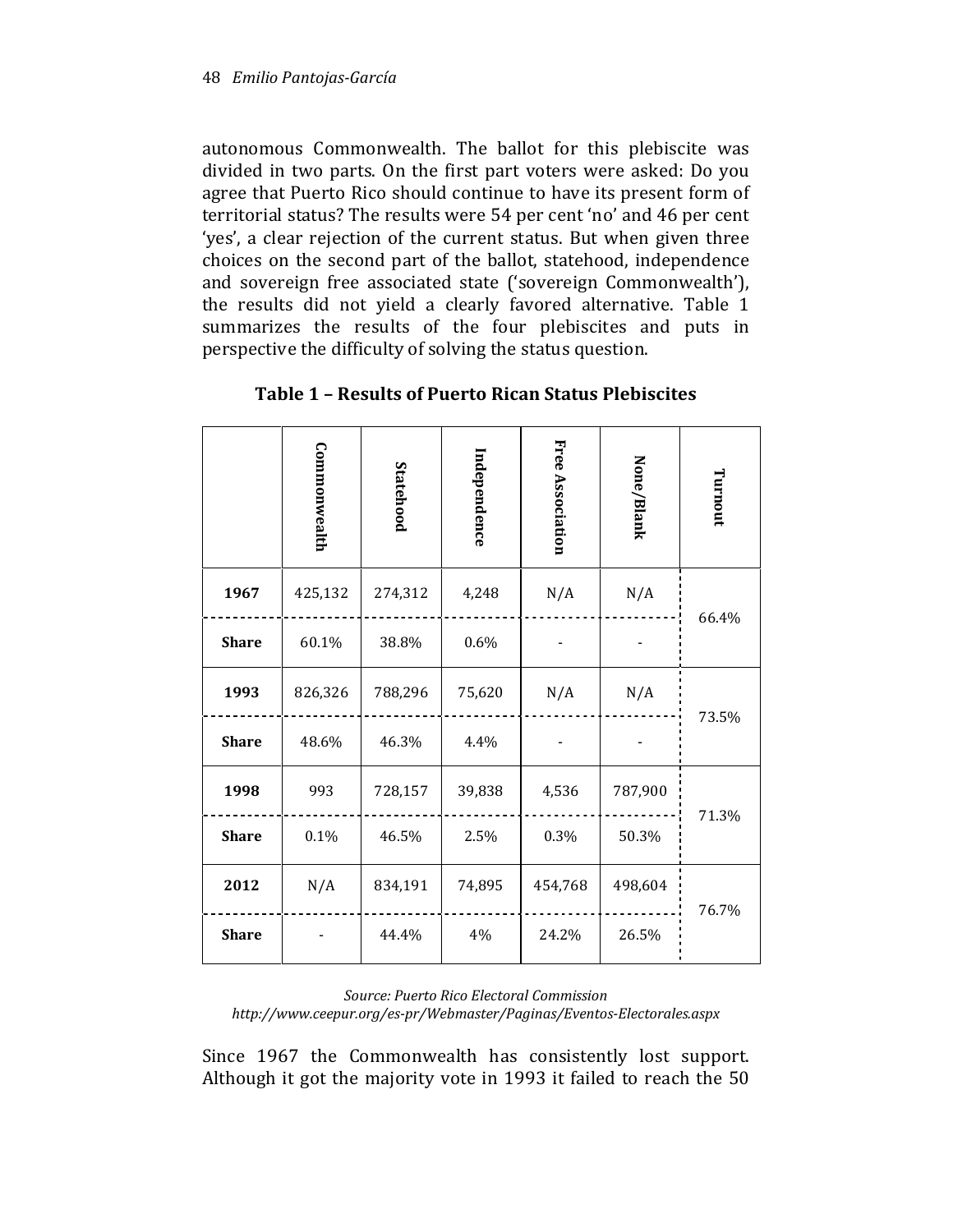percent mark. The 1998 and 2012 plebiscites were organized and held under the pro statehood governments of the New Progressive Party (NPP). Pro Commonwealth leaders argue that the definitions crafted by the PNP legislature for that formula were distorted in order to favor statehood; hence, the 'unfavorable' results in the last two plebiscites for Commonwealth. In 1998, pro Commonwealth and pro independence voters formed a coalition that introduced the alternative 'none of the above' to the ballot, thus rejecting the maneuvers of the NPP government to tilt the vote in favor of statehood. The former proved to be the winning alternative, garnering 50.3 percent of the vote, thus sending the message to Congress that the Puerto Rican electorate was not sure of what it wanted but that it was not statehood, which got 46.5 percent of the vote.

The 2012 plebiscite suffered from similar maneuvering. Arguing that Commonwealth was merely a territorial status, the ballot was split as we explained earlier. As the plebiscite was held on the same day of the general elections, the status campaign overlapped with that of the political parties vying for office. The leader of the pro Commonwealth Popular Democratic Party (PPD) thus asked its supporters to vote 'yes' on the first part of the ballot (supporting Commonwealth) and to leave blank the second part as a sign of protest. The results of the election were a victory for the PPD over the NPP. On the plebiscite, the current form of Commonwealth was rejected while statehood achieved a pyrrhic victory.

Although statehood got the most votes of any alternative on the second part of the ballot, 44.4 percent, the blank votes combined with the votes for 'sovereign free associated state' amounted to 50.7 percent. Moreover, the share of votes for statehood decreased by 2.1 percent from 1998. The pro statehood leadership argued to no avail that statehood had won by 61 percent, as the blank votes for the second part of the ballot should not be counted to certify the results. Yet, as these were 'protest votes', they became part of the calculations in spite of the protestations of the NPP leadership.

Figure 1 better illustrates the tendencies in the four plebiscites. There are two steady tendencies, one at the bottom of the chart, independence, and another at the top of the chart, statehood. Neither has grown much in the 46 years since the 1967 plebiscite. Statehood went from an initial 39 percent in 1967, to a high 46.5 percent in 1998, and down to 44.6 percent in 2012. Independence hovers at the bottom and has never reached the 5 percent mark. Commonwealth is clearly losing support, as the results of the first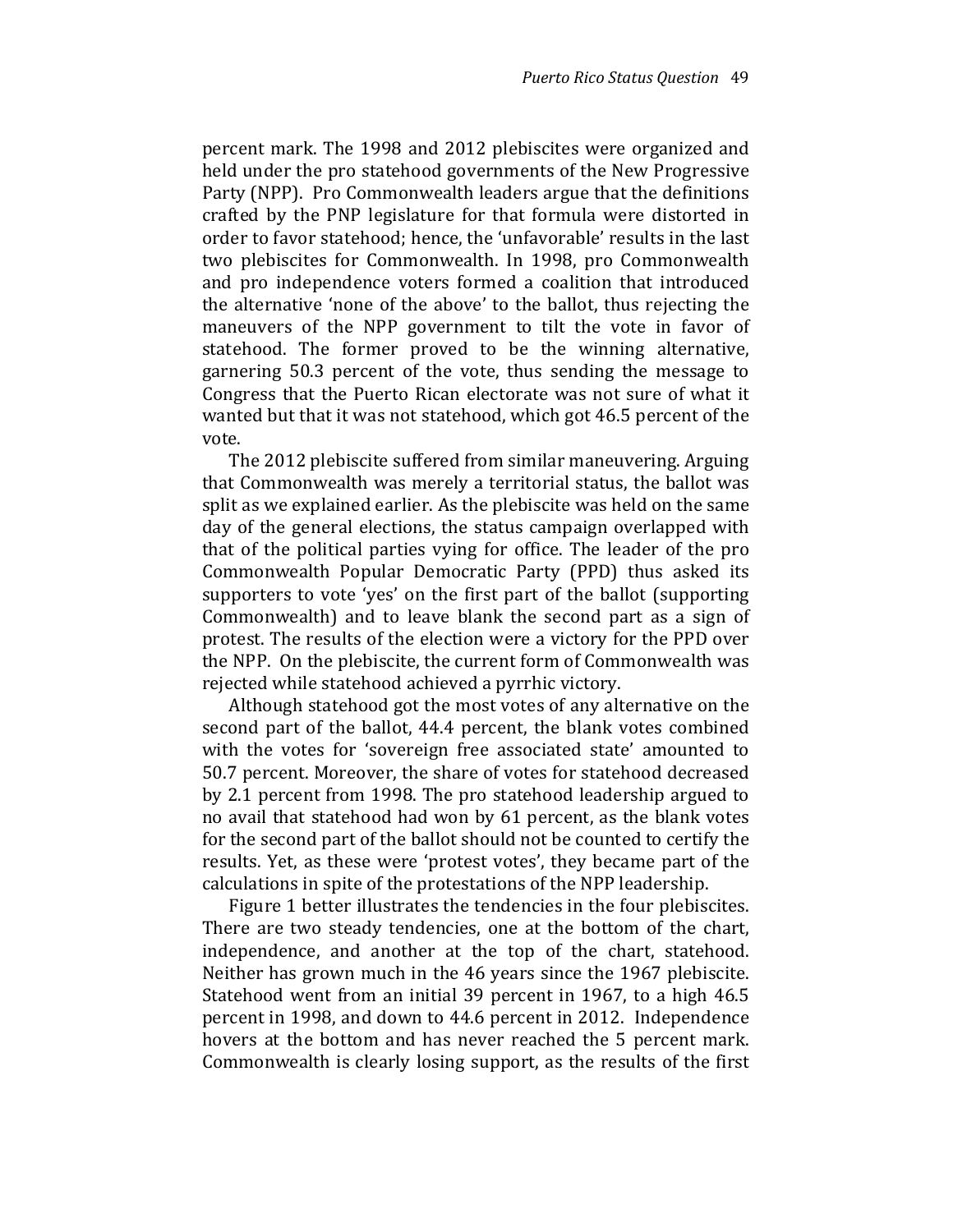part of the 2012 plebiscite demonstrate, but 'sovereign Commonwealth' seems to be on the rise, gathering 24.2 percent of the vote, up from 0.3 percent in 1998.



Figure 1 – Status Options Percentage Vote

In the absence of a clearly favored alternative, the U.S. Congress and President remained silent on the 2012 plebiscite. Finally, on April 2013 the White House announced the allocation of:

\$2,500,000 for objective, nonpartisan voter education about, and a plebiscite on, options that would resolve Puerto Rico's future political status, which shall be provided to the State Elections Commission of Puerto Rico: Provided, that funds provided for the plebiscite under the previous proviso shall not be obligated until 45 days after the Attorney General notifies the Committees on Appropriations that he approves of an expenditure plan from the Commission for voter education and plebiscite administration, including approval of the plebiscite ballot; Provided further, that the notification shall include a finding that the voter education materials, plebiscite ballot, and related materials are not incompatible with the Constitution and laws and policies of the United States [sic].<sup>9</sup>

Following the President's action, Puerto Rico's Resident Commissioner to the House of Representatives and NPP leader, Pedro Pierliusi presented the bill HR 2000 the 'Puerto Rico Status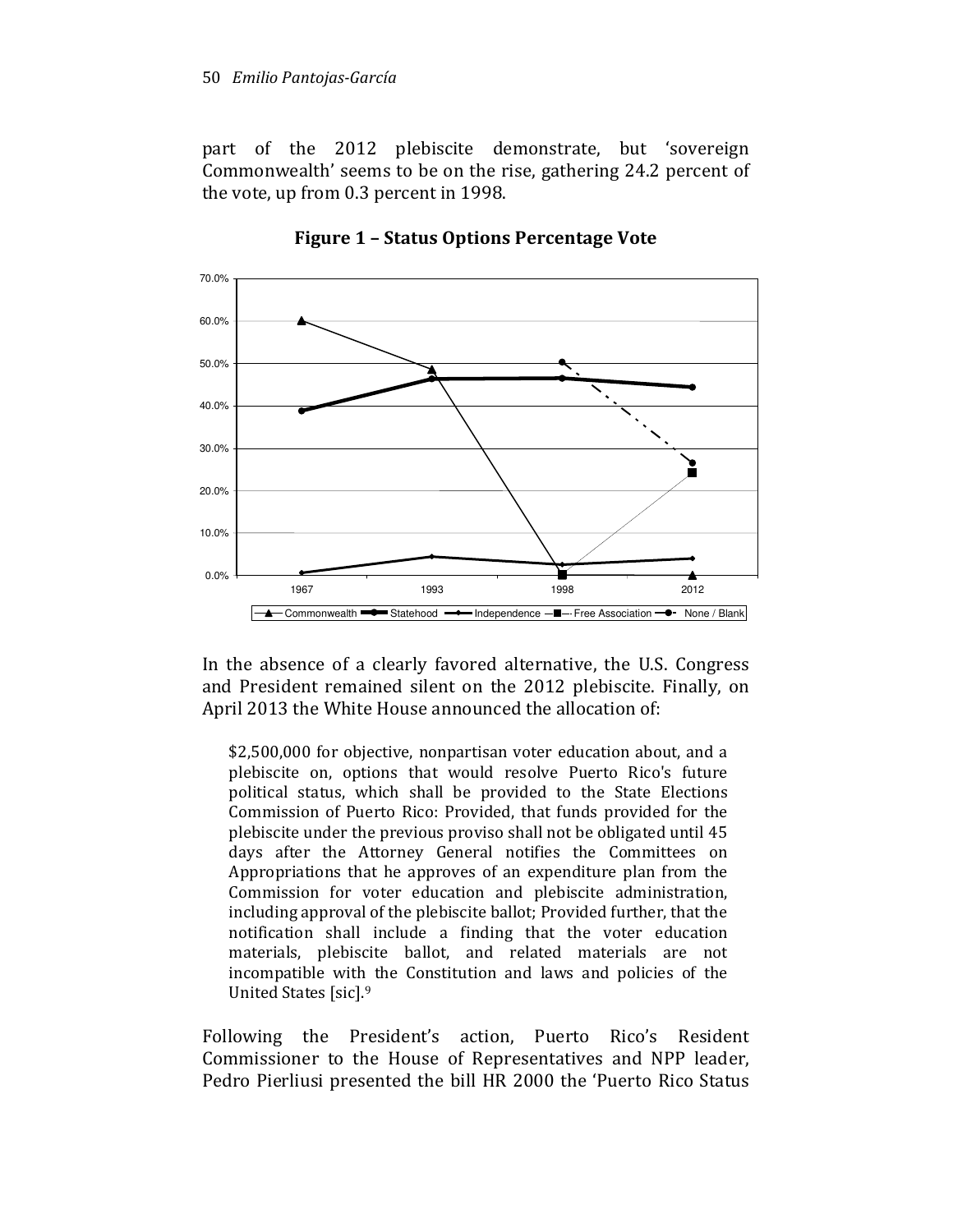Resolution Act', proposing a statehood 'yes' or 'no' plebiscite. After losing face with the claim that statehood 'won' the 2012 plebiscite with 61 percent of the vote, the statehood leader and new president of the NPP, seems to be willing to 'roll the dice' in an all or nothing gamble. As Puerto Rican Congressman José Serrano warned, if a vote for statehood is lost, this alternative will be sidetracked for at least a generation.

But given the fact that Congress has not acted on any of the more than a dozen status bills presented since 1952, this gamble may prove to be superfluous. Moreover, Republicans hold the majority in the House and they have traditionally opposed statehood for Puerto Rico because: (1) the Island is culturally a Latin American Spanish-speaking nation, merely 10 percent of the Puerto Ricans living on the Island are fully bilingual according to the 2010 U.S. Census; (2) the political allegiance of Puerto Ricans is to the Democratic Party, which would add two Senators and five or six Representatives for that party. To these reasons, new ones have been added: The government of Puerto Rico is nearly bankrupt; the Island's GDP has dropped over 10 percent in the past decade; unemployment was 16 percent in 2012; migration to the mainland is at a rate of 35,000 annually and the population dropped by 2 percent between the 2000 and 2010 population censuses. Some pundits argue that Puerto Rico would be a 'beggar state' and a burden to Federal finances at a time of fiscal duress.

It is reasonable to conclude that, with these measures, both President Obama and Resident Commissioner Pierluisi are simply posturing to satisfy political promises made to their constituents. It is unlikely that Congress will act on any of these two proposals, and the stalemate shall continue.

#### ACKNOWLEGDEMENT

Thanks to my research assistant, Luis J. Cintrón Gutiérrez, of the Graduate Program in Sociology at University of Puerto Rico, Río Piedras.

#### NOTES ON CONTRIBUTOR

Emilio Pantojas-García is a Senior Researcher and Professor of Sociology at the University of Puerto Rico. In 2010, he was the Wylbur Marvin Visiting Scholar at the David Rockefeller Center for Latin American Studies at Harvard and thought a course on international development at the Kennedy School of Government. He co-edited with Peter Clegg, Governance in the Non-Independent Caribbean: Challenges and Opportunities in the